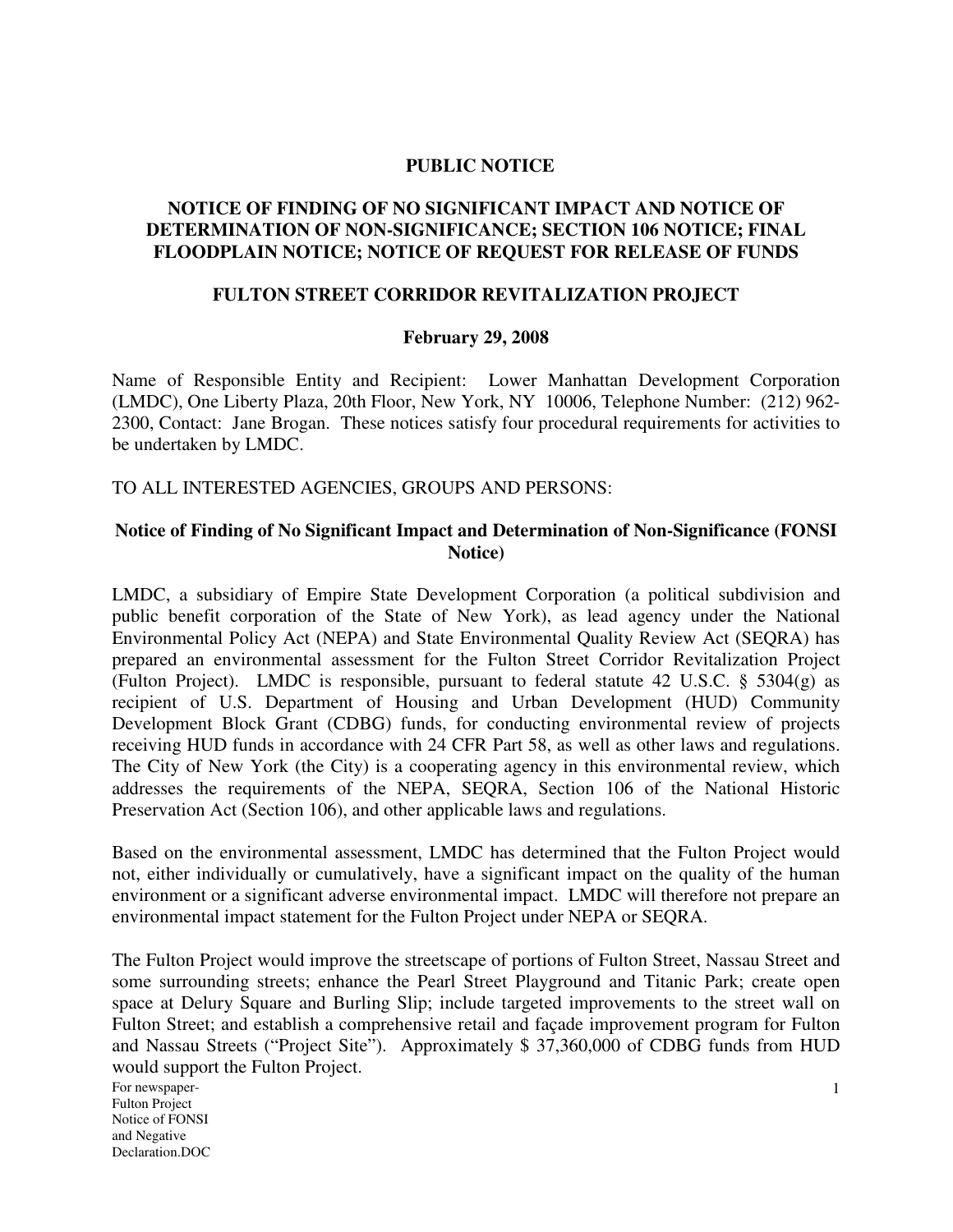### **Section 106**

Pursuant to Section 106 of the National Historic Preservation Act, LMDC will prepare a programmatic agreement with the State Historic Preservation Office. A draft programmatic agreement is attached to the environmental assessment.

# **Notice for Final Public Review of a Proposal in the 100-Year Floodplain**

This notice also serves as the Notice for Final Public Review of a Proposal in the 100-Year Floodplain. This notice is provided pursuant to Section  $2(a)(4)$  of Executive Order 11988 for Floodplain Management and 24 CFR § 55.20(b) concerning financial assistance for activities that are within and/or affect a floodplain. LMDC has determined that the Fulton Project would not adversely affect the floodplain's ability to contain flood waters or exacerbate flooding conditions on the project site or its immediate vicinity. LMDC has also determined that there is no alternative location for the Fulton Project and intends to submit a request for funds to HUD as described above. The acreage of the project that is located in the 100-year floodplain is approximately sixth-tenths of an acre (or 25,500 square feet.)

# **Notice of Intent to Request Release of Funds**

On or about March 25, 2008, LMDC will submit a request for the Fulton Project to HUD for release of CDBG funds under Title I of the Housing and Community Development Act of 1974. If approved by HUD, CDBG funds would be used to support the development of the Fulton Project.

**Release of Funds**: LMDC certifies to HUD that David Emil, in his capacity as President of LMDC, consents to accept the jurisdiction of the Federal Courts if an action is brought to enforce responsibilities in relation to the environmental review process and that these responsibilities have been satisfied. HUD's approval of the certification satisfies its responsibilities under NEPA and related laws and authorities, and allows LMDC to use CDBG program funds.

**Objections to Release of Funds**: HUD will accept objections to its release of funds and LMDC's certification for a period of fifteen days following the anticipated submission date or its actual receipt of the request (whichever is later) only if they are on one of the following bases: (a) the certification was not executed by the Certifying Officer of the Responsible Entity; (b) LMDC has omitted a step or failed to make a decision or finding required by HUD regulations at 24 CFR Part 58; (c) the grant recipient has committed funds or incurred costs not authorized by 24 CFR Part 58 before approval of a release of funds by HUD; or (d) another Federal agency acting pursuant to 40 CFR Part 1504 has submitted a written finding that the project is unsatisfactory from the standpoint of environmental quality. Objections must be prepared and submitted in accordance with the required procedures (24 CFR Part 58) and shall be addressed to HUD at Jacob K. Javits Federal Building, 26 Federal Plaza - Room 3541, New York, NY 10278- 0068. Potential objectors should contact HUD to verify the actual last day of the objection period.

For newspaper-Fulton Project Notice of FONSI and Negative Declaration.DOC